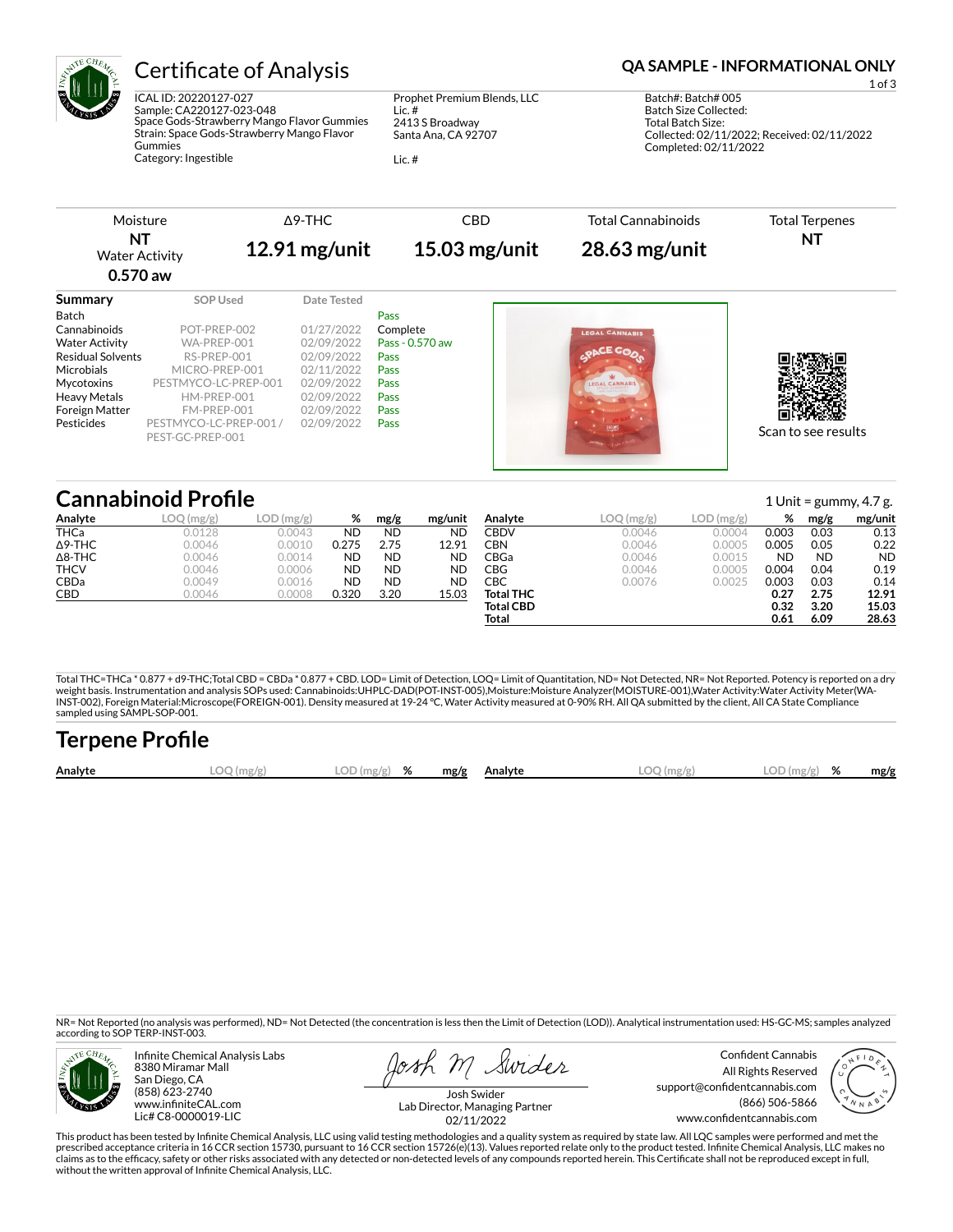

# **Certificate of Analysis <b>Certificate of Analysis QA SAMPLE - INFORMATIONAL ONLY**

ICAL ID: 20220127-027 Sample: CA220127-023-048 Space Gods-Strawberry Mango Flavor Gummies Strain: Space Gods-Strawberry Mango Flavor Gummies Category: Ingestible

Prophet Premium Blends, LLC Lic. # 2413 S Broadway Santa Ana, CA 92707

Lic. #

2 of 3

Batch Size Collected: Total Batch Size: Collected: 02/11/2022; Received: 02/11/2022 Completed: 02/11/2022

Batch#: Batch# 005

### **Residual Solvent Analysis**

| Category 1          |           | LOO.                | LOD -     | ∟imi†     | Status | Category 2    |           | LOO.      | LOD.      | Limit     | Status | Category 2  |      | LOO.      | LOD.      | .imi:     | <b>Status</b> |
|---------------------|-----------|---------------------|-----------|-----------|--------|---------------|-----------|-----------|-----------|-----------|--------|-------------|------|-----------|-----------|-----------|---------------|
|                     |           | $\mu$ g/g $\mu$ g/g | $\mu$ g/g | $\mu$ g/g |        |               | $\mu$ g/g | $\mu$ g/g | $\mu$ g/g | $\mu$ g/g |        |             | µg/g | $\mu$ g/g | $\mu$ g/g | $\mu$ g/g |               |
| 1.2-Dichloro-Ethane | <b>ND</b> |                     |           |           | Pass   | Acetone       | ND.       | 300       | 200       | 5000      | Pass   | n-Hexane    | ND   |           |           | 290       | Pass          |
| Benzene             | <b>ND</b> |                     |           |           | Pass   | Acetonitrile  | ND.       |           | 100       | 410       | Pass   | Isopropanol | ND.  | 300       | 200       | 5000      | Pass          |
| Chloroform          | <b>ND</b> |                     |           |           | Pass   | Butane        | <b>ND</b> | 300       | 200       | 5000      | Pass   | Methanol    | ND   | 300       | 200       | 3000      | Pass          |
| Ethylene Oxide      | <b>ND</b> |                     |           |           | Pass   | Ethanol       | ND.       | 30C       | 200       | 5000      | Pass   | Pentane     | ND   | 300       | 200       | 5000      | Pass          |
| Methylene-Chloride  | <b>ND</b> |                     |           |           | Pass   | Ethvl-Acetate | <b>ND</b> |           | 200       | 5000      | Pass   | Propane     | ND   | 300       |           | 5000      | Pass          |
| Trichloroethene     | <b>ND</b> |                     |           |           | Pass   | Ethvl-Ether   | <b>ND</b> | 300       | 200       | 500C      | Pass   | Toluene     | ND   | 50        |           | 890       | Pass          |
|                     |           |                     |           |           |        | Heptane       | <b>ND</b> |           | 200       | 5000      | Pass   | Xylenes     | ND   | 15C       |           |           | Pass          |

NR= Not Reported (no analysis was performed), ND= Not Detected (the concentration is less then the Limit of Detection (LOD)). Analytical instrumentation used: HS-GC-MS; samples analyzed according to SOP RS-INST-003.

### **Heavy Metal Screening**

|         |           | COC   | LOD   | ∟imit         | <b>Status</b> |
|---------|-----------|-------|-------|---------------|---------------|
|         | $\mu$ g/g | µg/g  | µg/g  | $\mu$ g/g     |               |
| Arsenic | <b>ND</b> | 0.009 | 0.003 | ر ب           | Pass          |
| Cadmium | <b>ND</b> | 0.002 | 0.001 | $\sim$<br>U.5 | Pass          |
| Lead    | 0.028     | 0.004 | 0.001 | U.5           | Pass          |
| Mercury | <b>ND</b> | 0.014 | 0.005 |               | Pass          |

NR= Not Reported (no analysis was performed), ND= Not Detected (the concentration is less then the Limit of Detection (LOD)). Analytical instrumentation used: ICP-MS; samples analyzed according to SOP HM-INST-003.

## **Microbiological Screening**

|                       | Limit | Result              | <b>Status</b> |
|-----------------------|-------|---------------------|---------------|
|                       | CFU/g | CFU/g               |               |
| Aspergillus flavus    |       | <b>NR</b>           | <b>NT</b>     |
| Aspergillus fumigatus |       | <b>NR</b>           | <b>NT</b>     |
| Aspergillus niger     |       | <b>NR</b>           | <b>NT</b>     |
| Aspergillus terreus   |       | <b>NR</b>           | NT.           |
| <b>STEC</b>           |       | Not Detected        | Pass          |
| Salmonella SPP        |       | <b>Not Detected</b> | Pass          |

ND=Not Detected. Analytical instrumentation used:qPCR; samples analyzed according to SOP MICRO-INST-001.



Infinite Chemical Analysis Labs 8380 Miramar Mall San Diego, CA (858) 623-2740 www.infiniteCAL.com Lic# C8-0000019-LIC

Swider

All Rights Reserved support@confidentcannabis.com (866) 506-5866 www.confidentcannabis.com



Josh Swider Lab Director, Managing Partner 02/11/2022

This product has been tested by Infinite Chemical Analysis, LLC using valid testing methodologies and a quality system as required by state law. All LQC samples were performed and met the prescribed acceptance criteria in 16 CCR section 15730, pursuant to 16 CCR section 15726(e)(13). Values reported relate only to the product tested. Infinite Chemical Analysis, LLC makes no<br>claims as to the efficacy, safety without the written approval of Infinite Chemical Analysis, LLC.